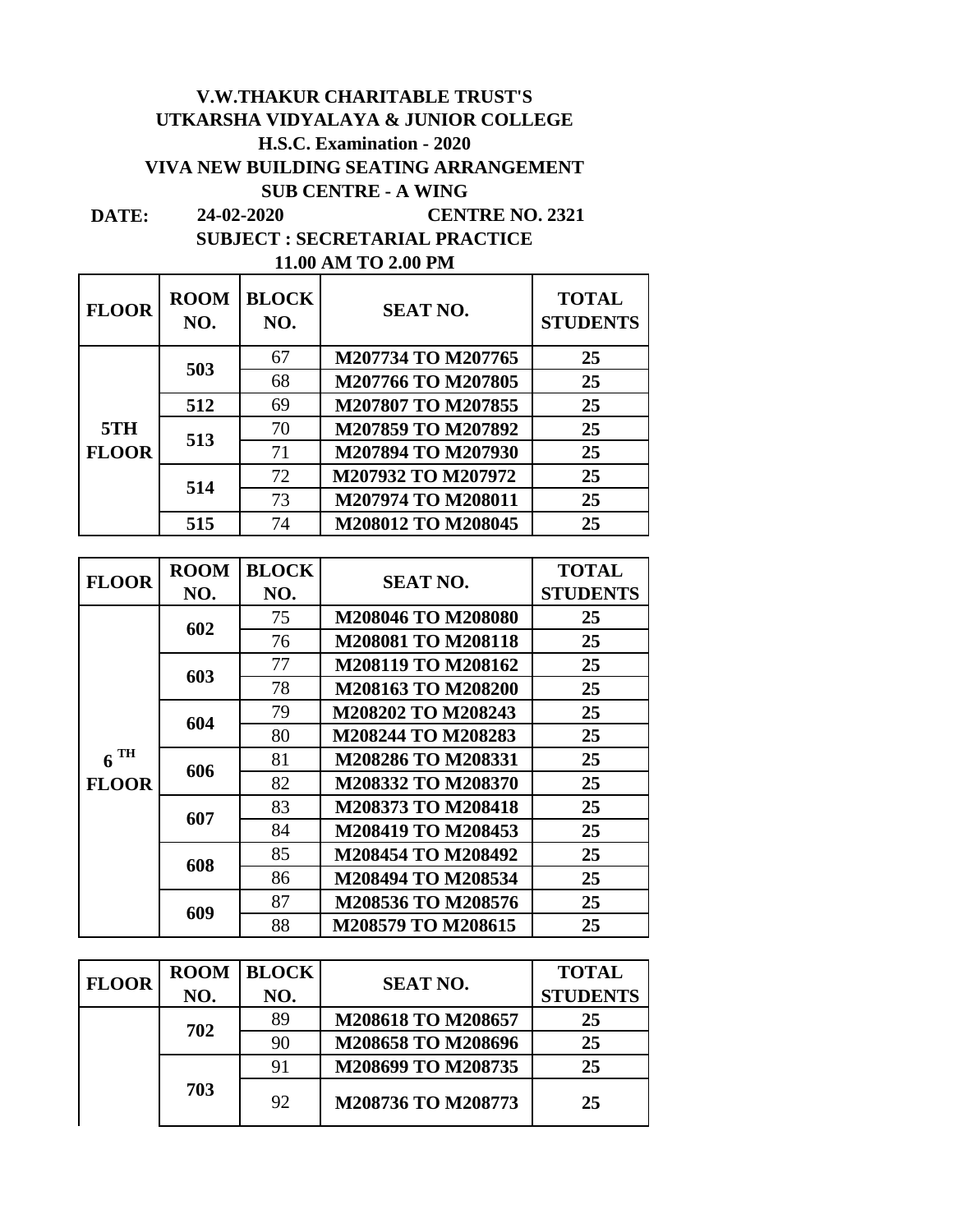| $7^{\rm TH}$ | 704 | 93  | M208774 TO M208810 | 25 |
|--------------|-----|-----|--------------------|----|
|              |     | 94  | M208811 TO M208853 | 25 |
| <b>FLOOR</b> | 707 | 95  | M208854 TO M208897 | 25 |
|              |     | 96  | M208898 TO M208938 | 25 |
|              | 708 | 97  | M208939 TO M208976 | 25 |
|              |     | 98  | M208977 TO M209007 | 25 |
|              | 709 | 99  | M209010 TO M209051 | 25 |
|              |     | 100 | M209052 TO M209091 | 25 |

## **SUB CENTRE - B & C WING**

| <b>FLOOR</b>         | NO.   | <b>ROOM BLOCK</b><br>NO. | <b>SEAT NO.</b>               | <b>TOTAL</b><br><b>STUDENTS</b> |
|----------------------|-------|--------------------------|-------------------------------|---------------------------------|
| 4 TH<br><b>FLOOR</b> | C/423 | 182                      | M212163 & M212183<br>(Mar SP) |                                 |

| <b>FLOOR</b> | <b>ROOM</b>   | <b>BLOCK</b> | <b>SEAT NO.</b>                  | <b>TOTAL</b>    |
|--------------|---------------|--------------|----------------------------------|-----------------|
|              | NO.           | NO.          |                                  | <b>STUDENTS</b> |
|              | B/416         | 169          | M211736 TO M211774               | 25              |
|              | B/417         | 170          | <b>M211776 TO M211818</b>        | 25              |
|              |               | 171          | <b>M211819 TO M211862</b>        | 25              |
|              |               | 172          | M211864 TO M211900               | 25              |
|              | B/418         | 173          | M211902 TO M211933               | 25              |
|              | <b>B</b> /419 | 174          | M211934 TO M211974               | 25              |
| TН           | C/420         | 175          | M211975 TO M212013               | 25              |
|              |               | 176          | M212015 TO M212055               | 25              |
| <b>FLOOR</b> | C/421         | 177          | <b>M212057 TO M212098</b>        | 25              |
|              |               | 178          | M212099 TO M212135               | 25              |
|              | C/422         | 179          | M212136 TO M212169               | 25              |
|              |               | 180          | M212170 TO M212216               | 25              |
|              |               | 181          | M212222 TO M209275               | 25              |
|              | C/423         | 182          | M350292,350296,350297(<br>Add.No | 3               |

| <b>FLOOR</b> | <b>ROOM</b> | <b>BLOCK</b> | <b>SEAT NO.</b>    | <b>TOTAL</b>    |
|--------------|-------------|--------------|--------------------|-----------------|
|              | NO.         | NO.          |                    | <b>STUDENTS</b> |
|              | B/516       | 146          | M210818 TO M210854 | 25              |
|              | B/517       | 147          | M210857 TO M210898 | 25              |
|              |             | 148          | M210899 TO M210937 | 25              |
|              | B/518       | 149          | M210938 TO M210977 | 25              |
|              |             | 150          | M210978 TO M211020 | 25              |
|              | B/519       | 151          | M211022 TO M211053 | 25              |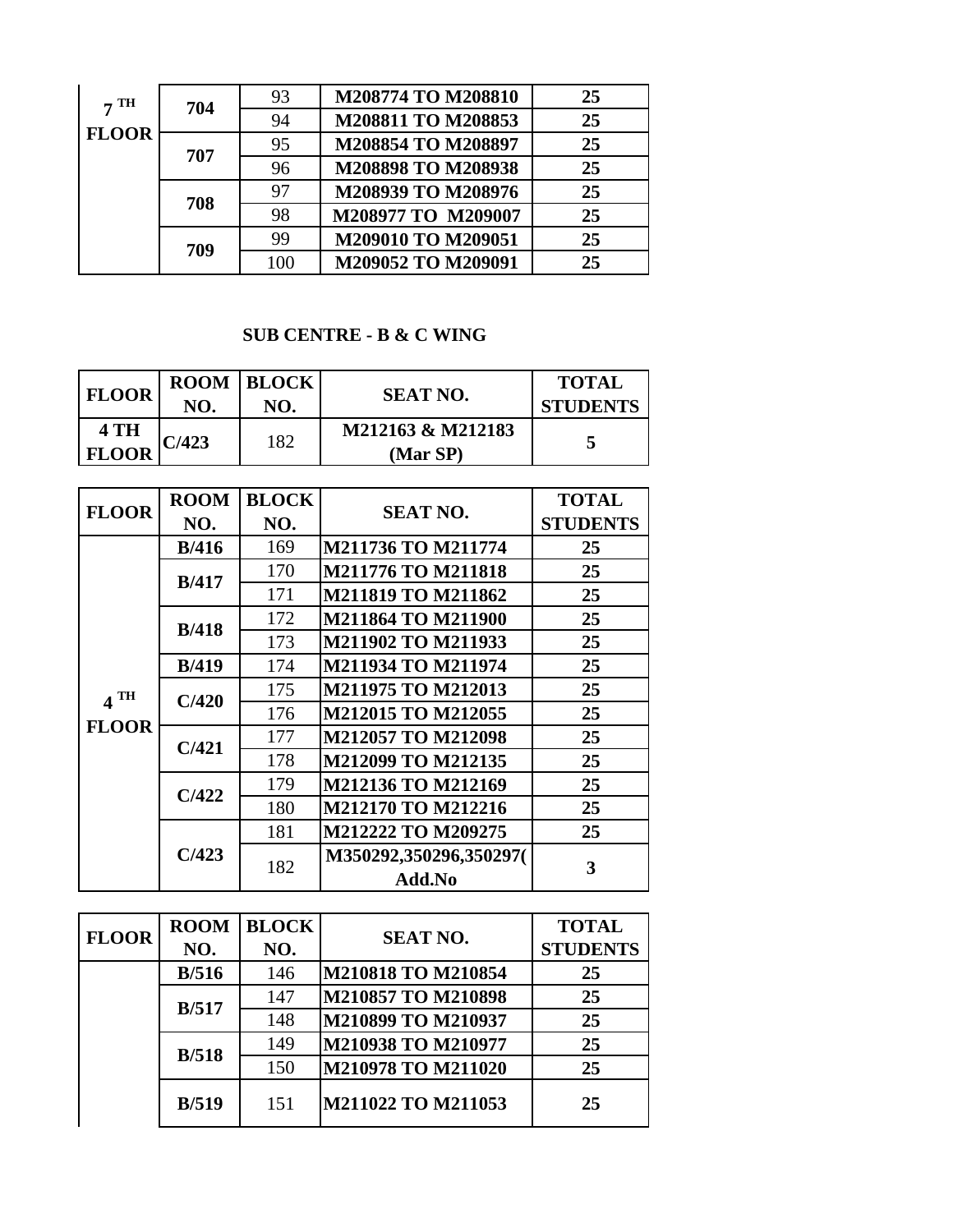|                   | C/520       | 152          | M211054 TO M211091                       | 25              |
|-------------------|-------------|--------------|------------------------------------------|-----------------|
|                   |             | 153          | M211094 TO M211122                       | 25              |
|                   | C/521       | 154          | <b>M211127 TO M211168</b>                | 25              |
|                   |             | 155          | M211169 TO M211213                       | 25              |
| $5$ <sup>TH</sup> | C/522       | 156          | M211215 TO M211253                       | 25              |
| <b>FLOOR</b>      |             | 157          | M211255 TO M211302                       | 25              |
|                   | C/523       | 158          | M211305 TO M211345                       | 25              |
|                   |             | 159          | M211347 TO M211383                       | 25              |
|                   | C/524       | 160          | M211385 TO M211433                       | 25              |
|                   | C/525       | 161          | <b>M211434 TO M211478</b>                | 25              |
|                   |             | 162          | M211479 TO M211512                       | 25              |
|                   | C/527       | 163          | M211515 TO M211549                       | 25              |
|                   |             | 164          | M211550 TO M211587                       | 25              |
|                   | C/528       | 165          | M211588 TO M211622                       | 25              |
|                   |             | 166          | M211623 TO M211659                       | 25              |
|                   | B/529       | 167          | M211660 TO M211697                       | 25              |
|                   |             | 168          | M211700 TO M211733                       | 25              |
|                   |             |              |                                          |                 |
|                   |             |              |                                          |                 |
|                   | <b>ROOM</b> | <b>BLOCK</b> |                                          | <b>TOTAL</b>    |
| <b>FLOOR</b>      | NO.         | NO.          | <b>SEAT NO.</b>                          | <b>STUDENTS</b> |
|                   |             | 129          | M210159 TO M210190                       | 25              |
|                   | B/612       | 130          | M210191 TO M210223                       | 25              |
|                   |             | 131          | M210224 TO M210258                       | 25              |
|                   | B/613       | 132          | M210259 TO M210303                       | 25              |
|                   |             | 133          | M210304 TO M210349                       | 25              |
|                   | B/616       | 134          | M210350 TO M210391                       | 25              |
|                   |             | 135          | M210393 TO M210432                       | 25              |
|                   | B/617       | 136          | M210435 TO M210464                       | 25              |
| $6^{TH}$          | B/618       | 137          | M210465 TO M210502                       | 25              |
| <b>FLOOR</b>      |             | 138          | M210504 TO M210548                       | 25              |
|                   | C/620       | 139          | M210549 TO M210599                       | 25              |
|                   |             | 140          | M210600 TO M210633                       | 25              |
|                   | C/621       | 141          | M210634 TO M210678                       | 25              |
|                   |             | 142          | M210680 TO M210715                       | 25              |
|                   | C/626       | 143          | M210716 TO M210745                       | 25              |
|                   | B/627       | 144<br>145   | M210747 TO M210783<br>M210784 TO M210817 | 25<br>25        |

| <b>FLOOR</b> | <b>ROOM</b> | <b>BLOCK</b> | <b>SEAT NO.</b>    | <b>TOTAL</b>    |
|--------------|-------------|--------------|--------------------|-----------------|
|              | NO.         | NO.          |                    | <b>STUDENTS</b> |
|              | B/711       | 101          | M209093 TO M209124 | 25              |
|              |             | 102          | M209125 TO M209158 | 25              |
|              | B/712       | 103          | M209159 TO M209193 | 25              |